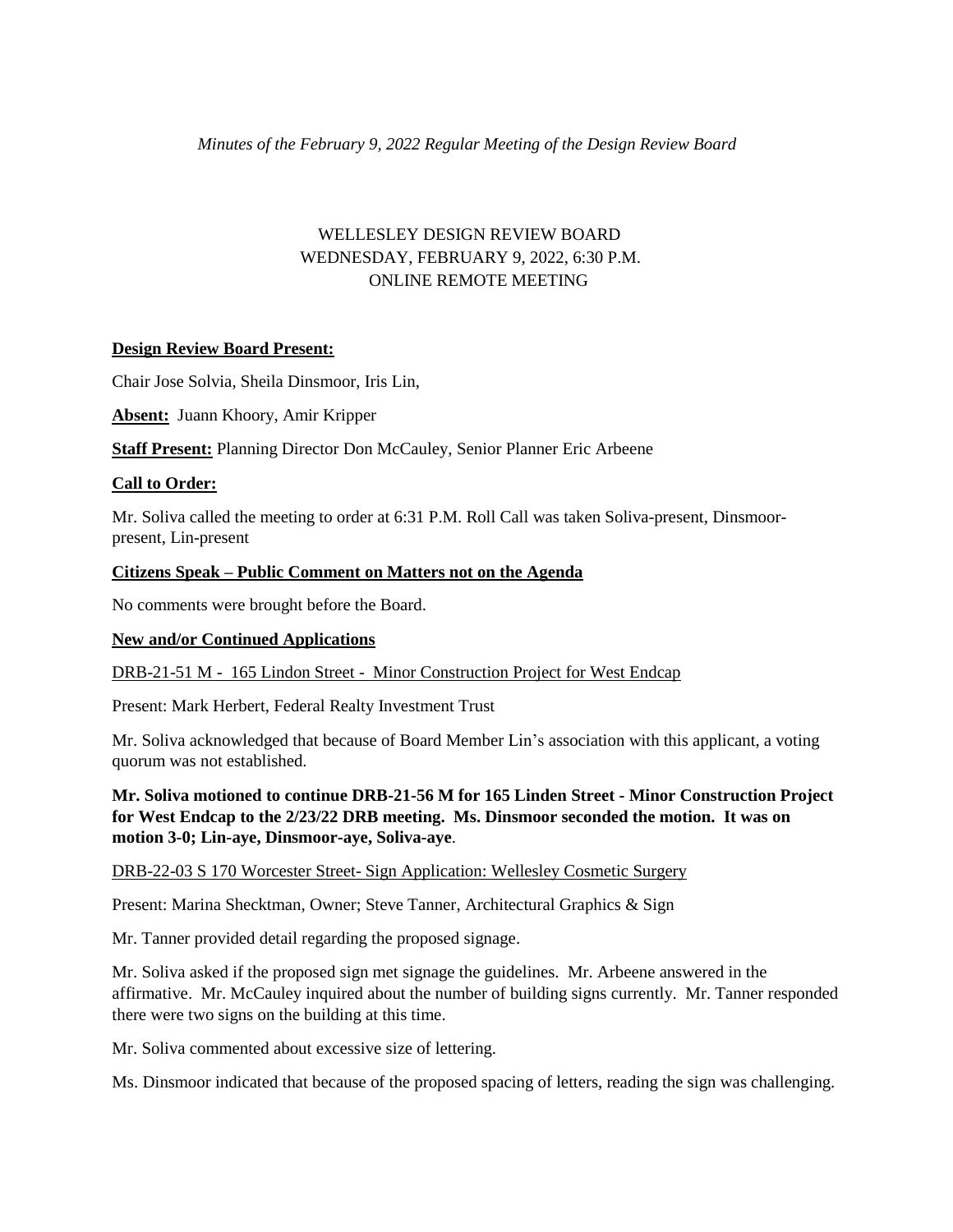Ms. Lin inquired about the location of the sign on the building. Ms. Shecktman stated that the preference to locate the sign somewhat lower on the building.

# **Ms. Lin motioned to approve the sign for DRB-22-03 S, with recommendation that signage be lowered, and to reduce the spacing between the letters. Ms. Dinsmoor seconded the motion. It was on motion 3-0; Dinsmoor-aye, Lin-aye, Soliva-aye.**

# DRB-22-04 S 180 Linden Street, Suite 170 – Juicery Pressed Sign

Present: Christopher Ramm, Poyant Signs

Mr. Soliva stated Board Member Lin could not vote, in consideration of her associated employment with Federal Realty; thus a quorum was not met.

# **Mr. Soliva motioned to continue DRB-22-04 S for 180 Linden Street, to 2/23/22 DRB meeting. Ms. Dinsmoor seconded the motion. It was on motion 3-0; Dinsmoor-aye, Lin-aye, Soliva-aye.**

## DRB-22-05 S - 458 Washington Street - Special Sign Permit

Karen Marryat, Needham Bank; Christopher Thorne, Customized Service Concepts, LLC

Ms. Marryat stated the design had been reduced in size when compared to the original design. Ms. Marryat noted the atm machine needed to be elevated, and a surround was necessary in order to conceal any damage to the brick.

Ms. Lin inquired if the atm surround can be installed at the same height of the window. Mr. Thorne replied in the affirmative. Mr. Soliva noted when the height was established, other aspects would work, proportionately.

Ms. Dinsmoor indicated the lettering located at the bottom of the surround, appeared to be crowded.

Mr. McCauley confirmed the design reflected wall signage, and down lighting is allowed.

Mr. Soliva opined added sign specification would be appreciated. Ms. Marryat confirmed she would consult with the entire bank team.

**Mr. Soliva motioned to accept the DRB-22-05 S application and Special Sign Permit at 458 Washington Street, as presented, with the following conditions: to reduce the height and align with existing window, to shrink the width to keep the surround proportionally, to align the top of the night drop box with the center line of the window. Ms. Lin seconded the motion. It was on motion 3-0; Ms. Dinsmoor-aye, Ms. Lin-aye, Mr. Soliva-aye.**

### LHR-21-06 - 78 Arnold Road - Retaining Wall Review

Present: David Himmelberger, Attorney for Applicant, Brad Singh, Zen Spaces

Mr. McCauley provided detail regarding the application.

Mr. Himmelberger provided status regarding the Large House Review.

Mr. Soliva indicated that larger pieces of stone would be an improvement. Ms. Lin stated the stone on the wall, should match the stone used on the building. Mr. Singh commented some material variation would improve the appearance.